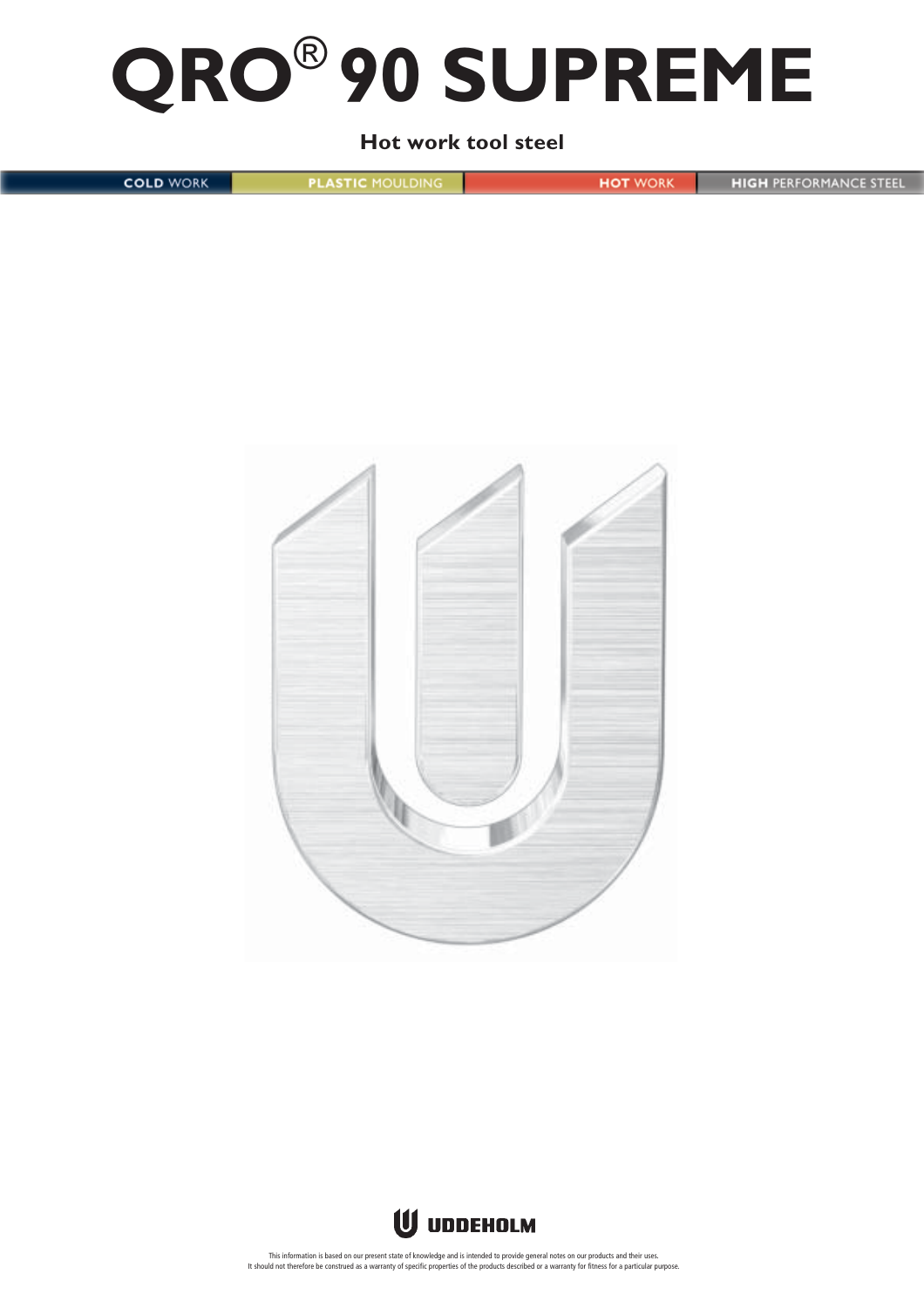# **General**

QRO 90 Supreme is a high-performance, chromiummolybdenum-vanadium alloyed hot-work tool steel which is characterized by:

- Excellent high temperature strength and hot hardness
- Very good temper resistance
- Unique resistance to thermal fatigue
- Excellent thermal conductivity
- Good toughness and ductility in longitudinal and transverse directions
- Uniform machinability
- Good heat treatment properties

| <b>Typical</b><br>analysis % | C<br>0.38                                        | Si<br>0,30 | Mn<br>0,75 | Cr<br>2,6 | Mo<br>2,25 | V<br>0,9 |
|------------------------------|--------------------------------------------------|------------|------------|-----------|------------|----------|
| Standard<br>specification    | None. Product is covered by patent<br>world wide |            |            |           |            |          |
| Delivery<br>condition        | Soft annealed to approx. 180 HB                  |            |            |           |            |          |
| Color code                   | Orange/light brown                               |            |            |           |            |          |

# **IMPROVED TOOLING PERFORMANCE**

QRO 90 Supreme is a specially premium hot work steel developed by Uddeholm to provide better performance in high temperature tooling. The name "Supreme" implies that by special manufacturing techniques, including electro-slag remelting the steel attains high purity and good mechanical properties. This together with the optimum balance of alloying elements in QRO 90 Supreme gives a properties profile which is unique among hot work die steels. The combination of high temperature strength, temper resistance and thermal conductivity exhibited by QRO 90 Supreme is unparalleled.



Photo: Bo Dahlgren

Thus QRO 90 Supreme has given improved service life in die casting and extrusion of nonferrous metals and forging and extrusion of steel.

# **Applications**

# **DIE CASTING DIES AND ASSOCIATED TOOLING**

QRO 90 Supreme will normally out-perform other standard hot work steels in both aluminum, brass and copper die casting. Its excellent high temperature strength ensures suppression of heat checking and prolonged die life.

Furthermore its high thermal conductivity gives the opportunity to reduce the cycle time and improve productivity.

QRO 90 Supreme can be used for parts where resistance against heat checking, erosion and bending is required. Typical applications are cores, core pins, inserts, small- to medium-sized dies, shot sleeves, moving parts for aluminum, brass and copper die casting.

# **EXTRUSION DIES**

# **AND EXTRUSION TOOLING**

In aluminum extrusion QRO 90 Supreme is recommended for dies when the extruded tonnage is likely to exceed the die life for a standard tool steel e.g.:

- Dies for simple profiles to be produced in long series requiring more than one die
- Dies for complicated or thin walled profiles
- Hollow dies
- Dies for difficult-to-extrude alloys

For extrusion tooling components e.g. liners, dummy blocks, mandrels and stems QRO 90 Supreme gives an improved tool life compared to AISI H13 in aluminum and steel extrusion.

In brass and copper extrusion QRO 90 Supreme has given improved tool life for dummy blocks and die holders compared to AISI H13.

Similar improvements have also been made with liners in QRO 90 Supreme for brass extrusion.

# **FORGING DIES**

QRO 90 Supreme has given many outstanding results for pressforging of steel, and brass, par- ticularly in small- and medium-sized dies. The product is also eminently suitable for progressive forging, upset forging, extrusion forging, powder forging and all processes where heavy water cooling is used.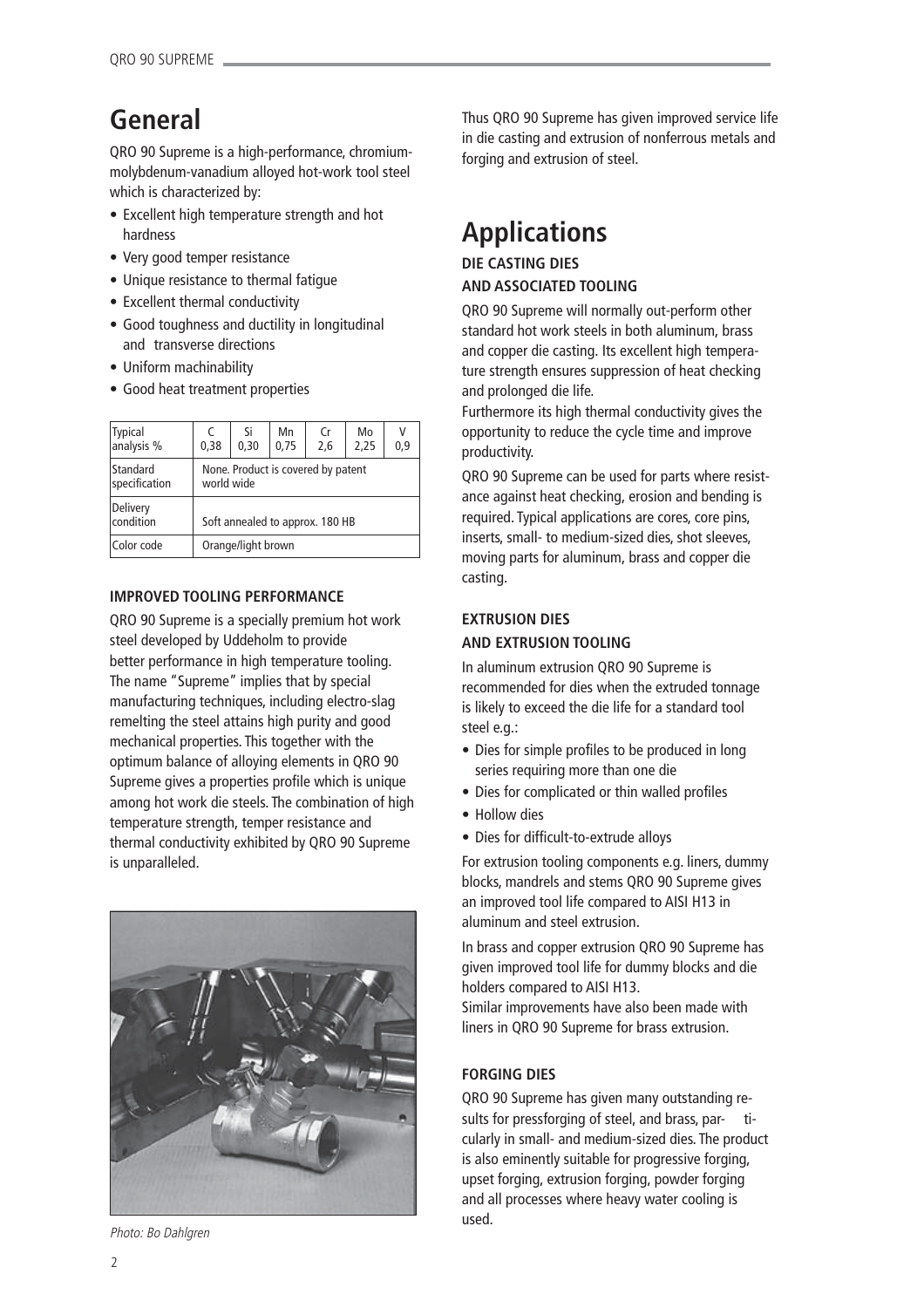# **Properties**

All specimens are taken from the centre of a 14" x 5" (356 x 127 mm) bar. Unless otherwise is indicated all specimens were hardened 30 minutes at 1885°F (1030 $\degree$ C), quenched in air and tempered 2 + 2h at 1190°F (645°C). The hardness were 45  $\pm$ 1 HRC.

# **PHYSICAL DATA**

Hardened and tempered to 45 HRC. Data at room and elevated temperatures.

| Temperature                                                                                     | $68^{\circ}$ F<br>$(20^{\circ}C)$ | 750°F<br>$(400^{\circ}C)$                     | $1110^{\circ}$ F<br>$(600^{\circ}C)$ |
|-------------------------------------------------------------------------------------------------|-----------------------------------|-----------------------------------------------|--------------------------------------|
| Density<br>$lbs/in^3$<br>kq/m <sup>3</sup>                                                      | 0,281<br>7800                     | 0,277<br>7700                                 | 0,274<br>7600                        |
| Modulus of<br>elasticity<br>psi<br>$N/mm^2$                                                     | $30,5 \times 10^{6}$<br>210 000   | $26,1 \times 10^6$<br>180 000                 | $20.3 \times 10^{6}$<br>140 000      |
| Coefficient of<br>thermal expan-<br>sion per<br>$\degree$ F from 68 $\degree$ F<br>°C from 20°C |                                   | $7.0 \times 10^{-6}$<br>$12,6 \times 10^{-6}$ | $7,3 \times 10^{6}$<br>13,2 x 10 $6$ |
| Thermal<br>conductivity<br>Btu in( $ft^2h^{\circ}F$ )<br>W/m °C                                 |                                   | 230<br>33                                     | 230<br>33                            |

### **MECHANICAL PROPERTIES**

Approximate tensile strength at room temperature.

| <b>Hardness</b>                  | 48 HRC                                                                         | 45 HRC                                                                      | 40 HRC                                                                      |
|----------------------------------|--------------------------------------------------------------------------------|-----------------------------------------------------------------------------|-----------------------------------------------------------------------------|
| Tensile<br>strength<br><b>Rm</b> | 1620 N/mm <sup>2</sup><br>$165$ kp/mm <sup>2</sup><br>$105$ tsi<br>235 000 psi | 1470 N/mm <sup>2</sup><br>$150$ kp/mm <sup>2</sup><br>95 tsi<br>213 000 psi | 1250 N/mm <sup>2</sup><br>$128$ kp/mm <sup>2</sup><br>81 tsi<br>181 000 psi |
| Yield<br>strength<br>Rp0,2       | 1400 N/mm <sup>2</sup><br>143 $kp/mm2$<br>91 tsi<br>203 000 psi                | 1270 N/mm <sup>2</sup><br>130 kp/mm <sup>2</sup><br>82 tsi<br>184 000 psi   | 1100 N/mm <sup>2</sup><br>112 $kp/mm2$<br>71 tsi<br>160 000 psi             |



### Approximate strength at elevated temperatures

Longitudinal direction





Hardness HRC



Effect of testing temperature on impact energy

Charpy V specimens, short transverse direction.

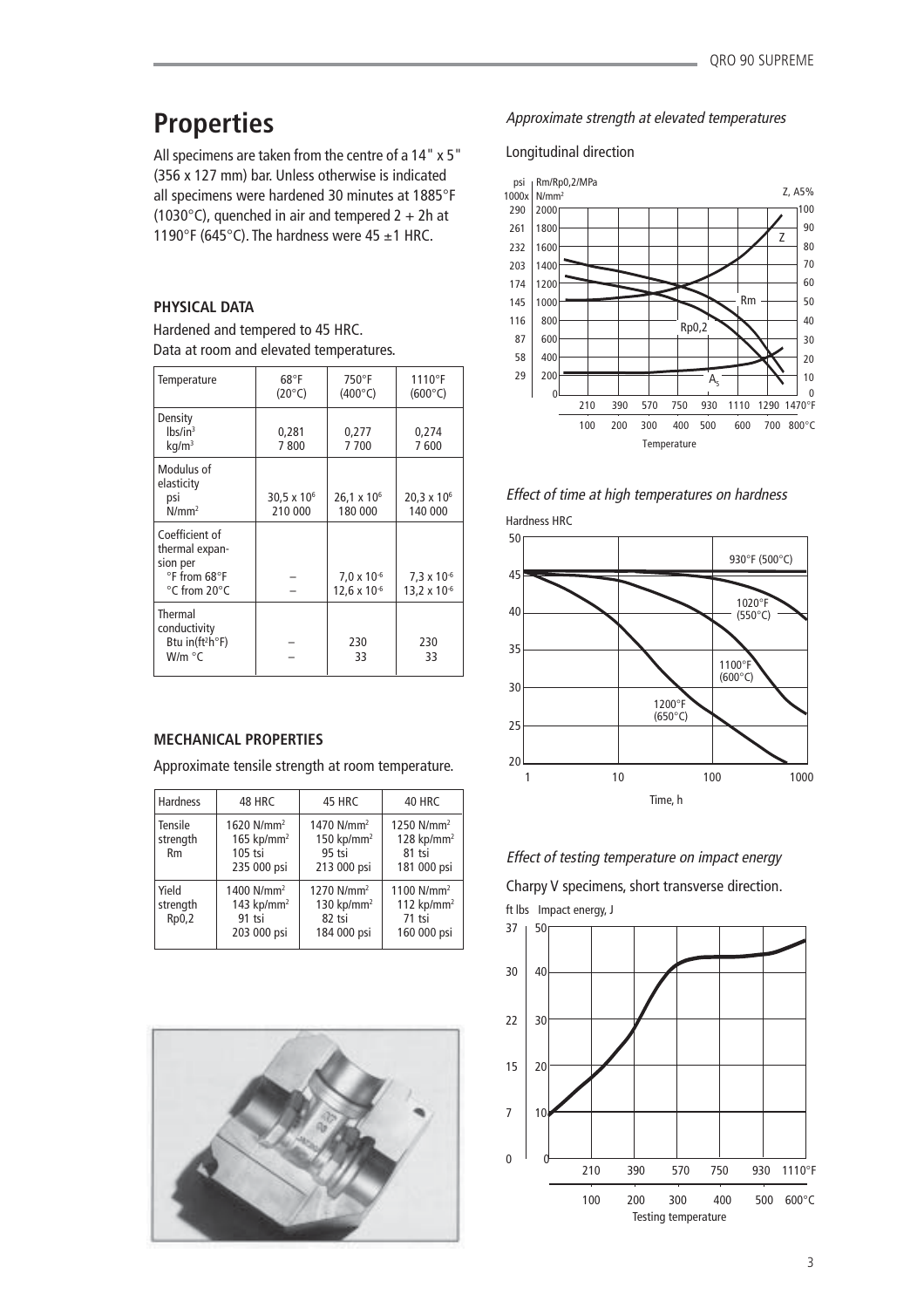# **Heat treatment– general recommendations**

# **SOFT ANNEALING**

Protect the steel and heat through to 1500°F (820°C). Then cool in the furnace at 20°F (10°C) per hour to 1200°F (650°C), then freely in air.

# **STRESS RELIEVING**

After rough machining the tool should be heated through to 1200°F (650°C), holding time 2 hours. Cool slowly to 930°F (500°C), then freely in air.

# **HARDENING**

Pre-heating temperature: 1110–1560°F (600– 850°C) normally in two pre-heating steps. Austenitizing temperature: 1870–1920°F (1020– 1050°C).

| Temperature |      | Soaking* time | Hardness before |
|-------------|------|---------------|-----------------|
| ٥F          |      | minutes       | tempering       |
| 1870        | 1020 | 30            | $51\pm2$ HRC    |
| 1920        | 1050 | 15            | $52+2$ HRC      |

\* Soaking time = time at hardening temperature after the tool is fully heated through.

Protect the part against decarburization and oxidation during hardening.

# **QUENCHING MEDIA**

- High speed gas/circulating atmosphere
- Vacuum (high speed gas with sufficient positive pressure). An interrupted quench is recommended
- Martempering bath or fluidized bed at 1020°F (550°C)
- Martempering bath or fluidized bed at approx. 360–430°F (180–220°C)
- Warm oil

Note 1: Temper the tool as soon as its temperature reaches 120–160°F (50–70°C).

Note 2: In order to obtain the optimum properties for the tool, the cooling rate should be fast but not at a level that gives excessive distortion or cracks.

# CCT graph

Austenitizing temperature 1870°F (1020°C). Holding time 30 minutes.

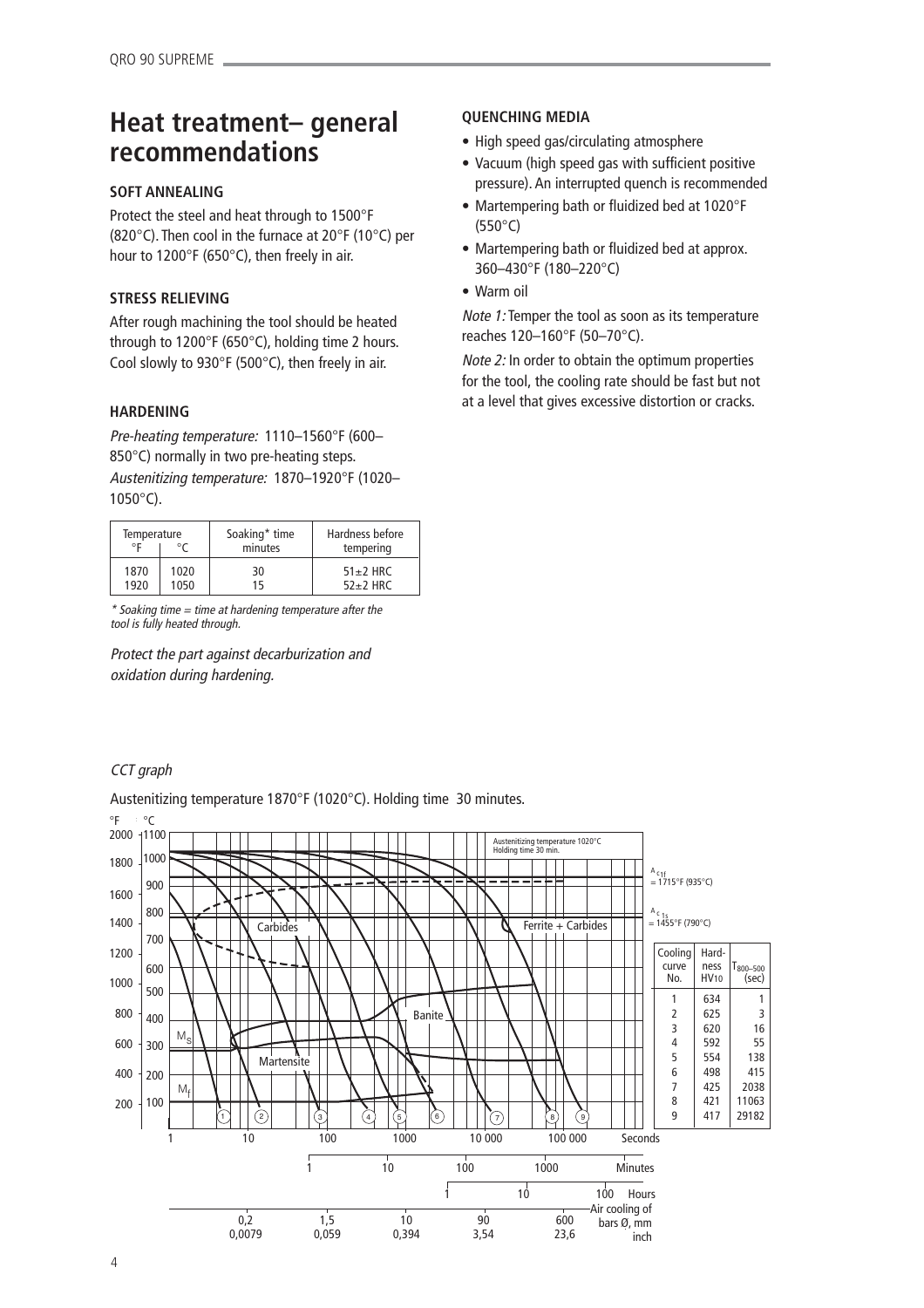# Hardness, grain size and retained austenite as functions of austenitizing temperature



# **TEMPERING**

Choose the tempering temperature according to the hardness required by reference to the tempering graph. Temper minimum twice with intermediate cooling to room temperature. Lowest tempering temperature 1110°F (600°C). Holding time at temperature minimum 2 hours. To avoid "temper brittleness" do not temper in the range 930–1110°F (500–600°C).

# Tempering graph

Air cooling of specimens  $1'' \times 1'' \times 1$  1/2" (25 x 25 x 40 mm). Larger sections, which contain bainite after hardening, are characterized by a lower initial hardness and displacement of the secondaryhardening peak to higher temperatures. During overtempering, however, the curves are more or less identical from about 45 HRC down, irrespective of section size.



Tempering temperature (2h + 2h)



Shot sleeves in QRO 90 Supreme



Core pins in QRO 90 HT (prehardened QRO 90 Supreme)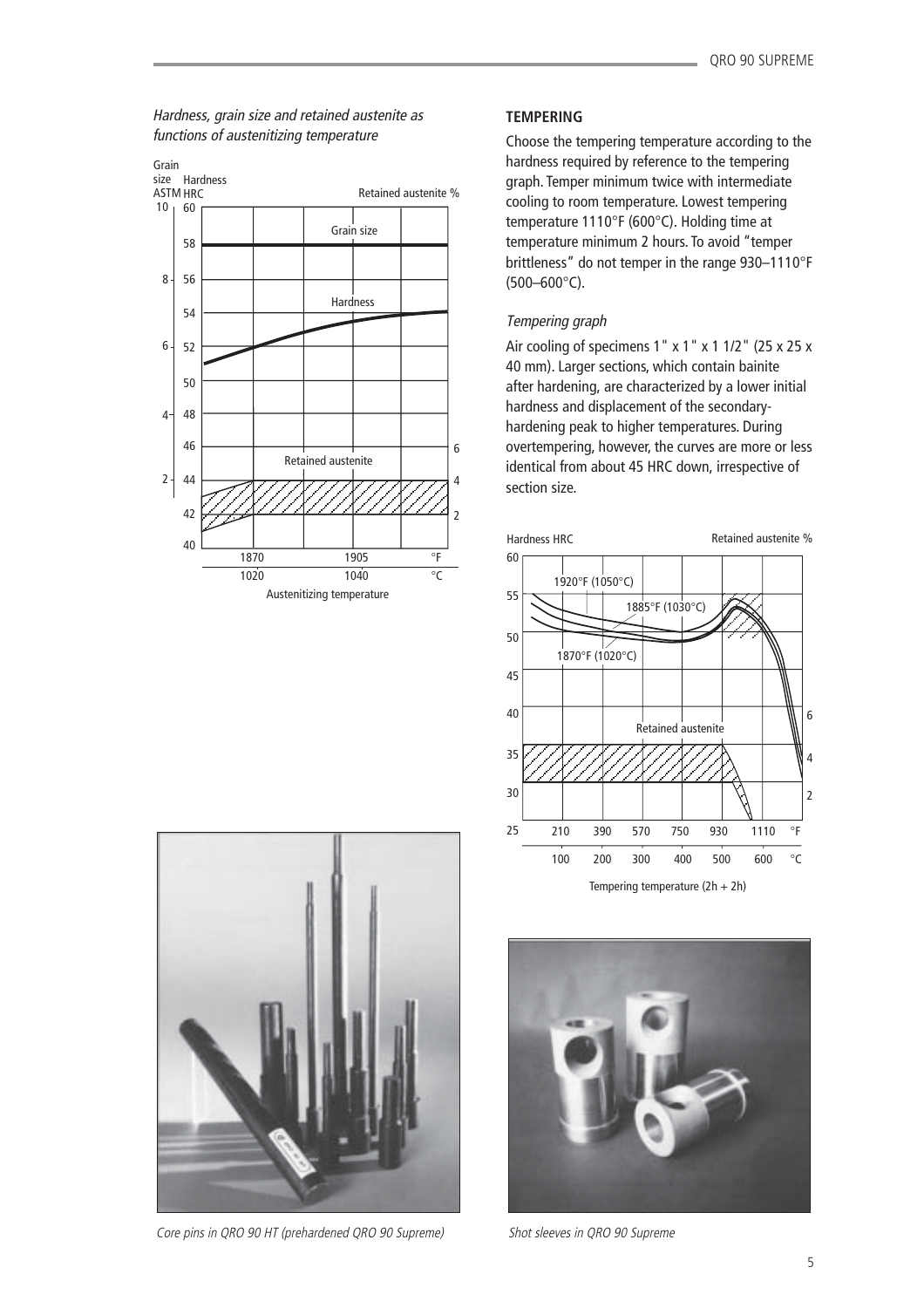Approximate impact strength at different tempering temperatures

Longitudinal specimens, heat treated after machining.



Tempering within the range 930–1110°F (500-– 600°C) is normally not recommended due to the reduction in toughness properties.

### **DIMENSIONAL CHANGES DURING HARDENING AND TEMPERING**

During hardening and tempering the die is exposed to thermal as well as transformation stresses. This will inevitably result in dimensional changes and in the work case distortion. It is therefore recommended to always leave a machining allowance after machining before the die is hardened and tempered. Normally the size in the largest direction will shrink and the size in the smallest direction might increase but this is also a matter of the die size, the die design as well as the cooling rate after hardening.

For QRO 90 Supreme it is recommended to leave a machining allowance of 0,3 per cent of the dimension in length, width and thickness.

### **NITRIDING AND NITROCARBURIZING**

Nitriding and nitrocarburizing result in a hard surface layer which is very resistant to wear and erosion. The nitrided layer is, however, brittle and may crack or spall when exposed to mechanical or thermal shock, the risk increasing with layer thickness. Before nitriding, the tool should be hardened and tempered at a temperature minimum 50–90°F (25–50°C) above the nitriding temperature.

Nitriding in ammonia gas at 950°F (510°C) or plasma nitriding in a 75% hydrogen/25% nitrogen mixture at 895°F (480°C) both result in a surface hardness of about 1000 HV<sub>0,2</sub>. In general, plasma nitriding is the preferred method because of better control over nitrogen potential; in particular, formation of the so-called white layer, which is not recommended for hot-work service, can readily be avoided. However, careful gas nitriding can give perfectly acceptable results.

QRO 90 Supreme can also be nitrocarburized in either gas or salt bath. The surface hardness after nitrocarburizing is 800–900 HV<sub>0,2</sub>.

### **DEPTH OF NITRIDING**

|                                                   |                         | Depth            |              |
|---------------------------------------------------|-------------------------|------------------|--------------|
| Process                                           | Time                    | inch             | mm           |
| Gas nitriding<br>at 950°F (510°C)                 | 10 <sub>h</sub><br>30 h | 0,0063<br>0,0106 | 0,16<br>0,27 |
| Plasma nitriding<br>at 895°F (480°C)              | 10 <sub>h</sub><br>30 h | 0,0070<br>0,0106 | 0,18<br>0,27 |
| Nitrocarburizing<br>– in gas at<br>1075°F (580°C) | 2,5 h                   | 0,0078           | 0.20         |
| $-$ in salt bath at<br>1075°F (580°C)             | 1 h                     | 0,0051           | 0,13         |

Nitriding to case depths >0,012 inch (0,3 mm) is not recommended for hot-work applications. It should be noted that QRO 90 Supreme exhibits better nitridability than AISI H13. For this reason, the nitriding times for QRO 90 Supreme should be shortened in relation to H13, otherwise there is considerable risk that the case depth will be too great.

QRO 90 Supreme can be nitrided in the softannealed condition. The hardness and depth of case will, however, be reduced somewhat in this case.

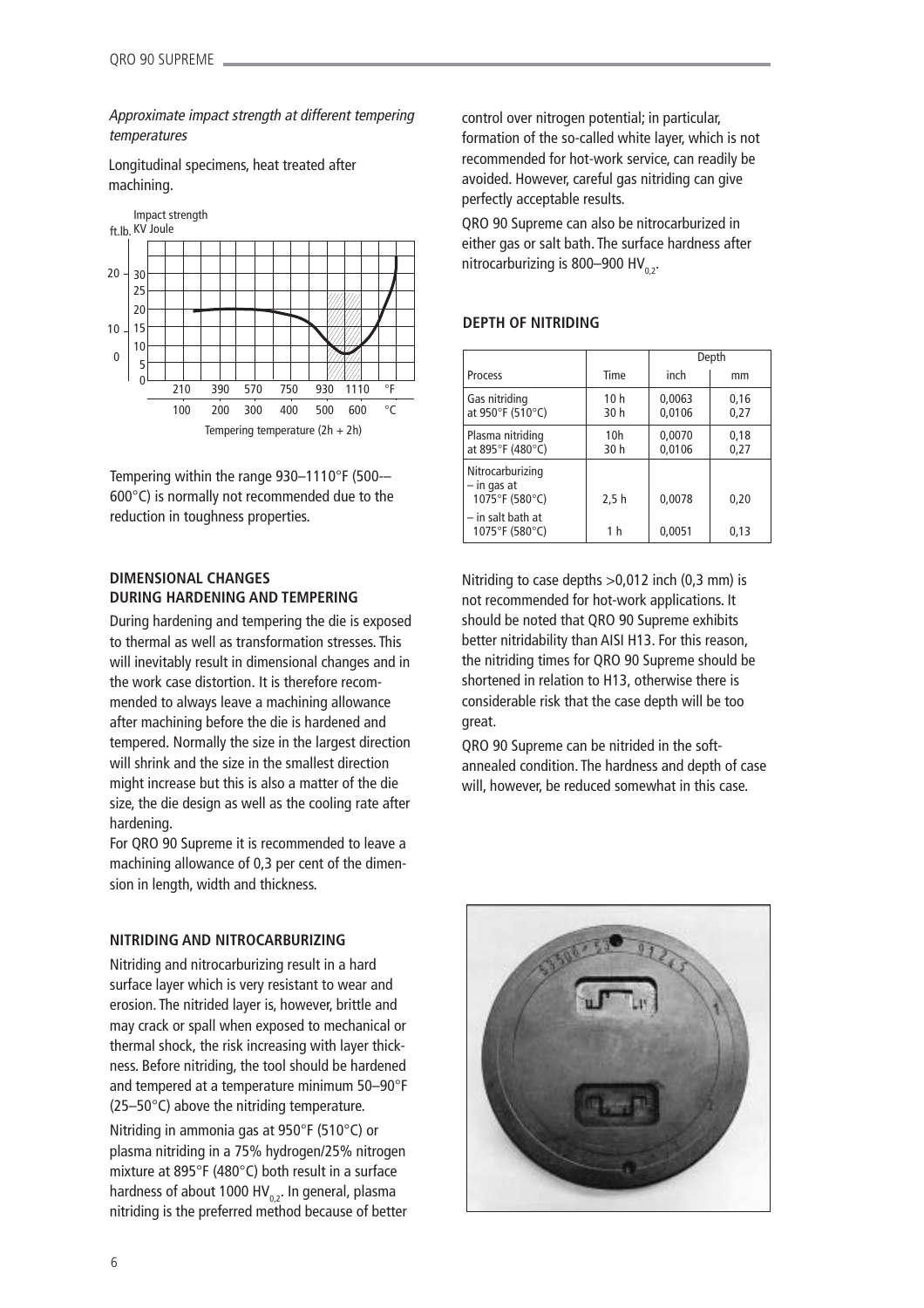# **Machining recommendations**

The cutting data below are to be considered as guiding values which must be adapted to existing local conditions. More information can be found in the Uddeholm publication "Cutting data recommendations".

# **TURNING**

|                                             |                                         | Turning with carbide                                 |                                |  |
|---------------------------------------------|-----------------------------------------|------------------------------------------------------|--------------------------------|--|
| Cutting data<br>parameters                  | Rough<br>turning                        | Fine<br>turning                                      | Fine<br>turning                |  |
| Cutting<br>speed $(v_c)$<br>f.p.m.<br>m/min | 656-820<br>$200 - 250$                  | 820-984<br>250-300                                   | 82-98<br>$25 - 30$             |  |
| Feed (f)<br>i.p.r.<br>mm/r                  | $0,008 - 0,016$<br>$0, 2 - 0, 4$        | $0,002 - 0,008$<br>$0,05 - 0,2$                      | $0,002 - 0,01$<br>$0,05 - 0,3$ |  |
| Depth of cut $(a_n)$<br>inch<br>mm          | $0,08 - 0,16$<br>$2 - 4$                | $0,02 - 0,08$<br>$0,5 - 2$                           | $0,02 - 0,08$<br>$0,5 - 2$     |  |
| Carbide<br>designation US<br>ISO            | $C6-C5$<br>P20-P30<br>Coated<br>carbide | $C7-C6$<br>P10-P20<br>Coated<br>carbide or<br>cermet |                                |  |

# **DRILLING**

### **High speed steel twist drill**

| inch         | Drill diameter<br>mm |            | Cutting speed $v_c$<br>m/min. | i.p.r.          | Feed f<br>mm/r |
|--------------|----------------------|------------|-------------------------------|-----------------|----------------|
| $-3/16$      | $-5$                 | $52 - 59*$ | $16 - 18$ *                   | $0,002 - 0,006$ | $0.05 - 0.15$  |
| $3/16 - 3/8$ | $5 - 10$             | $52 - 59*$ | $16 - 18*$                    | $0,006 - 0,008$ | $0.15 - 0.20$  |
| $3 8-5 8$    | $10 - 15$            | $52 - 59*$ | $16 - 18*$                    | $0,008 - 0,010$ | $0.20 - 0.25$  |
| $5 8-3 4$    | $15 - 20$            | $52 - 59*$ | $16 - 18*$                    | $0,010 - 0,014$ | $0.25 - 0.35$  |

 $*$  For coated HSS drill  $v_c = 92-98$  f.p.m. (28-30 m/min.).

# **Carbide drill**

|                                            | Type of drill                           |                                        |                                         |  |
|--------------------------------------------|-----------------------------------------|----------------------------------------|-----------------------------------------|--|
| Cutting data<br>parameters                 | Indexable<br>insert                     | Solid<br>carbide                       | Brazed<br>carbide <sup>1)</sup>         |  |
| Cutting<br>speed, $v_c$<br>f.p.m.<br>m/min | 722-787<br>$220 - 240$                  | 427-525<br>130-160                     | $262 - 361$<br>$80 - 110$               |  |
| Feed, f<br>i.p.r.<br>mm/r                  | $0,002 - 0,01^{2}$<br>$0.05 - 0.25^{2}$ | $0,004 - 0,01^{2}$<br>$0.1 - 0.25^{2}$ | $0,006 - 0,01^{2}$<br>$0.15 - 0.25^{2}$ |  |

 $1)$  Drill with internal cooling channels and brazed carbide tip. 2) Depending on drill diameter.

# **MILLING**

### **Face and square shoulder milling**

|                                          | Milling with carbide                    |                                                                               |  |
|------------------------------------------|-----------------------------------------|-------------------------------------------------------------------------------|--|
| Cutting data<br>parameters               | Rough milling                           | Fine milling                                                                  |  |
| Cutting speed $(v_c)$<br>f.p.m.<br>m/min | 590-853<br>180-260                      | 853-984<br>260-300                                                            |  |
| Feed $(fz)$<br>inch/tooth<br>mm/tooth    | 0,008-0,016<br>$0,2-0,4$                | $0,004 - 0,008$<br>$0,1-0,2$                                                  |  |
| Depth of cut $(a_n)$<br>inch<br>mm       | $0,08 - 0,2$<br>$2 - 5$                 | $-0,08$<br>$-2$                                                               |  |
| Carbide<br>designation US<br>ISO         | $C6-C5$<br>P20-P40<br>Coated<br>carbide | $C7-C6$<br>P <sub>10</sub> -P <sub>20</sub><br>Coated<br>carbide or<br>cermet |  |

# **End milling**

|                                             | Type of milling                         |                                      |                                            |  |
|---------------------------------------------|-----------------------------------------|--------------------------------------|--------------------------------------------|--|
| Cutting data<br>parameters                  | Solid<br>carbide                        | Carbide<br>indexable<br>insert       | High<br>speed steel                        |  |
| Cutting<br>speed $(v_c)$<br>f.p.m.<br>m/min | 525-656<br>160-200                      | 558-755<br>170-230                   | $115 - 131$ <sup>1)</sup><br>$35 - 40^{1}$ |  |
| Feed $(fz)$<br>inch/tooth<br>mm/tooth       | $0,001 - 0,008^{2}$<br>$0.03 - 0.2^{2}$ | $0,003 - 0,008^{2}$<br>$0.08 - 0.22$ | $0,002 - 0,014^{2}$<br>$0.05 - 0.35^{2}$   |  |
| Carbide<br>designation<br>US<br>ISO         |                                         | $C6-C5$<br>P20-P30                   |                                            |  |

<sup>1)</sup> For coated HSS end mill  $v_c = 180-197$  f.p.m. (55–60 m/min.)

<sup>2)</sup> Depending on radial depth of cut and cutter diameter.

# **GRINDING**

A general grinding wheel recommendation is given below. More information can be found in the Uddeholm publication "Grinding of Tool Steel".

### **Wheel recommendation**

| Type of grinding                | Soft annealed<br>condition | Hardened<br>condition |
|---------------------------------|----------------------------|-----------------------|
| Face grinding<br>straight wheel | A 46 HV                    | A 46 HV               |
| Face grinding<br>segments       | A 24GV                     | A 36 GV               |
| Cylindrical<br>grinding         | A 46 LV                    | A 60 KV               |
| Internal grinding               | A 46 JV                    | A 60 IV               |
| Profile grinding                | A 100 LV                   | A 120 JV              |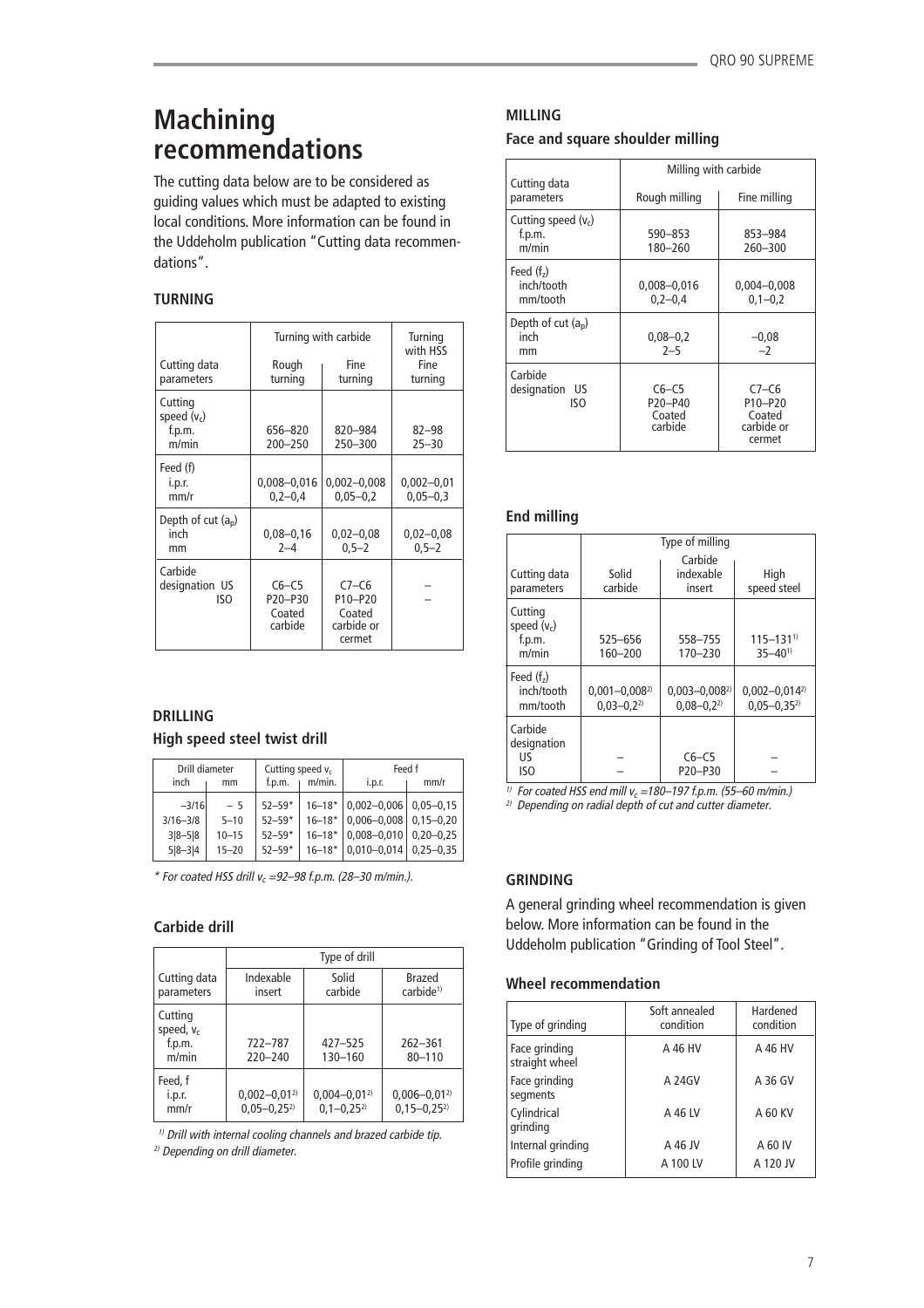# **Electrical-discharge machining**

If spark-erosion is performed in the hardened and tempered condition, the white re-cast layer should be removed mechanically e.g. by grinding or stoning. The tool should then be given an additional temper at approx. 50°F (25°C) below the previous tempering temperature.

# **Hard-chromium plating**

After plating, parts should be tempered at 360°F (180°C) for 4 hours to avoid the risk of hydrogen embrittlement.

# **Further information**

Please contact your local Uddeholm office for further information on the selection, heat treatment, application and availability of Uddeholm tool steels.

# **Welding**

Welding of tool steel can be performed with good results if proper precautions are taken regarding elevated temperature, joint preparation, choice of consumables and welding procedure.

| Welding method               | TIG                                                                                                                                                                                         | MMA                                 |  |  |
|------------------------------|---------------------------------------------------------------------------------------------------------------------------------------------------------------------------------------------|-------------------------------------|--|--|
| Working<br>temperature       | 620-710°F<br>$(325 - 375^{\circ}C)$                                                                                                                                                         | 620-710°F<br>$(325 - 375^{\circ}C)$ |  |  |
| <b>Filler metals</b>         | QRO 90<br>TIG-WELD                                                                                                                                                                          | QRO 90 WELD                         |  |  |
| Post welding<br>cooling      | 35-70°F/h (20-40°C/h) for the first<br>2-3 hours and then freely in air.                                                                                                                    |                                     |  |  |
| Hardness after<br>welding    | 50-55 HRC                                                                                                                                                                                   | 50-55 HRC                           |  |  |
| Heat treatment after welding |                                                                                                                                                                                             |                                     |  |  |
| Hardened<br>condition        | Temper at $20-40^{\circ}$ F (10-20 $^{\circ}$ C) below<br>the original tempering temp.                                                                                                      |                                     |  |  |
| Soft annealed<br>condition   | Soft-anneal the material at 1500°F<br>(820°C) in protected atmosphere.<br>Then cool in the furnace at $20^{\circ}$ F (10 $^{\circ}$ C)<br>per hour to 1200°F (650°C) then freely<br>in air. |                                     |  |  |

More detailed information can be found in the Uddeholm brochure "Welding of tool steel".



Dummy blocks in QRO 90 Supreme